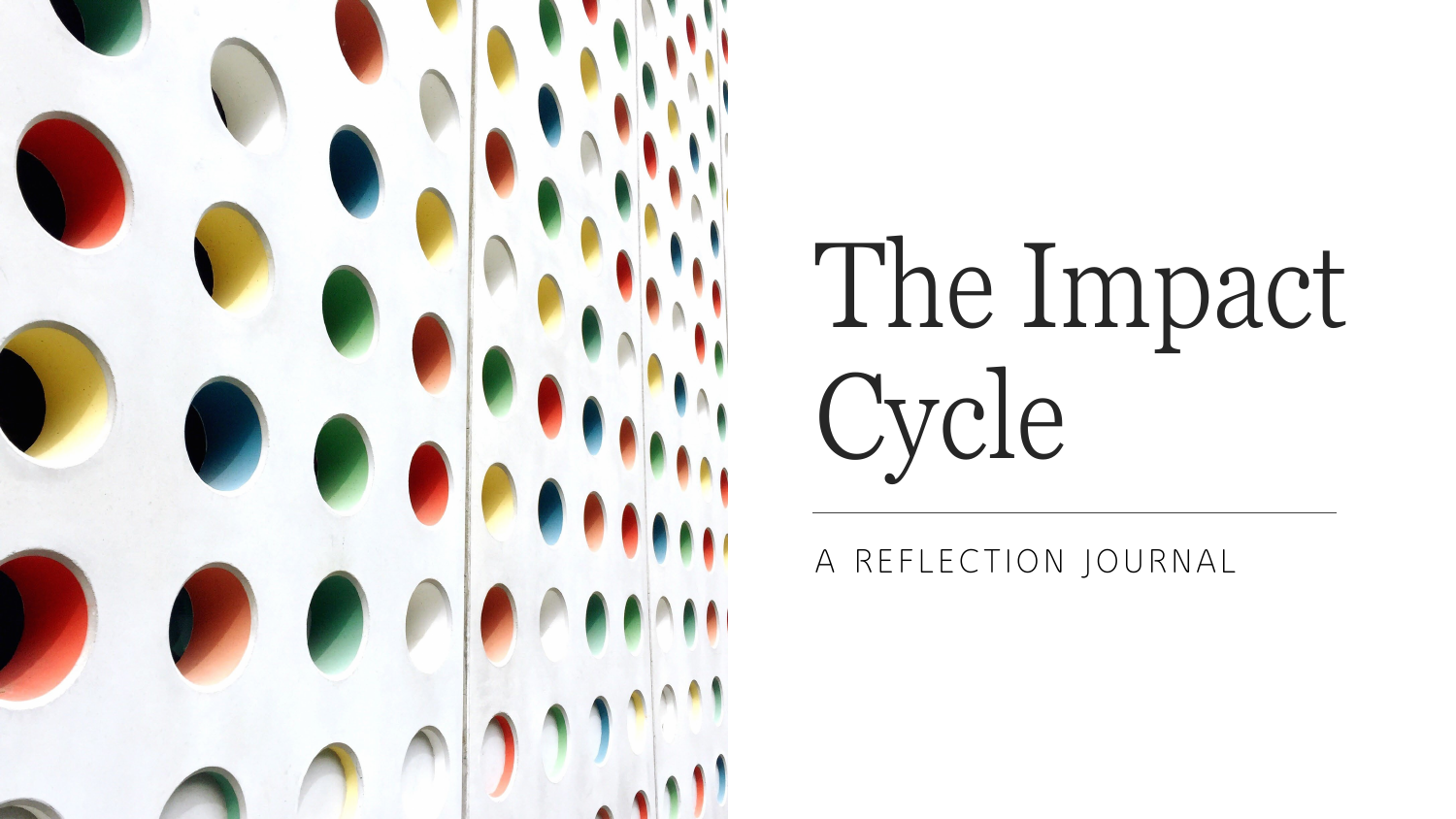#### Hi, I'm Alex Swan. Welcome to my reflection journal.

This journal chronicles my first coaching experience with the aid of Jim Knight's Impact Cycle (2018).

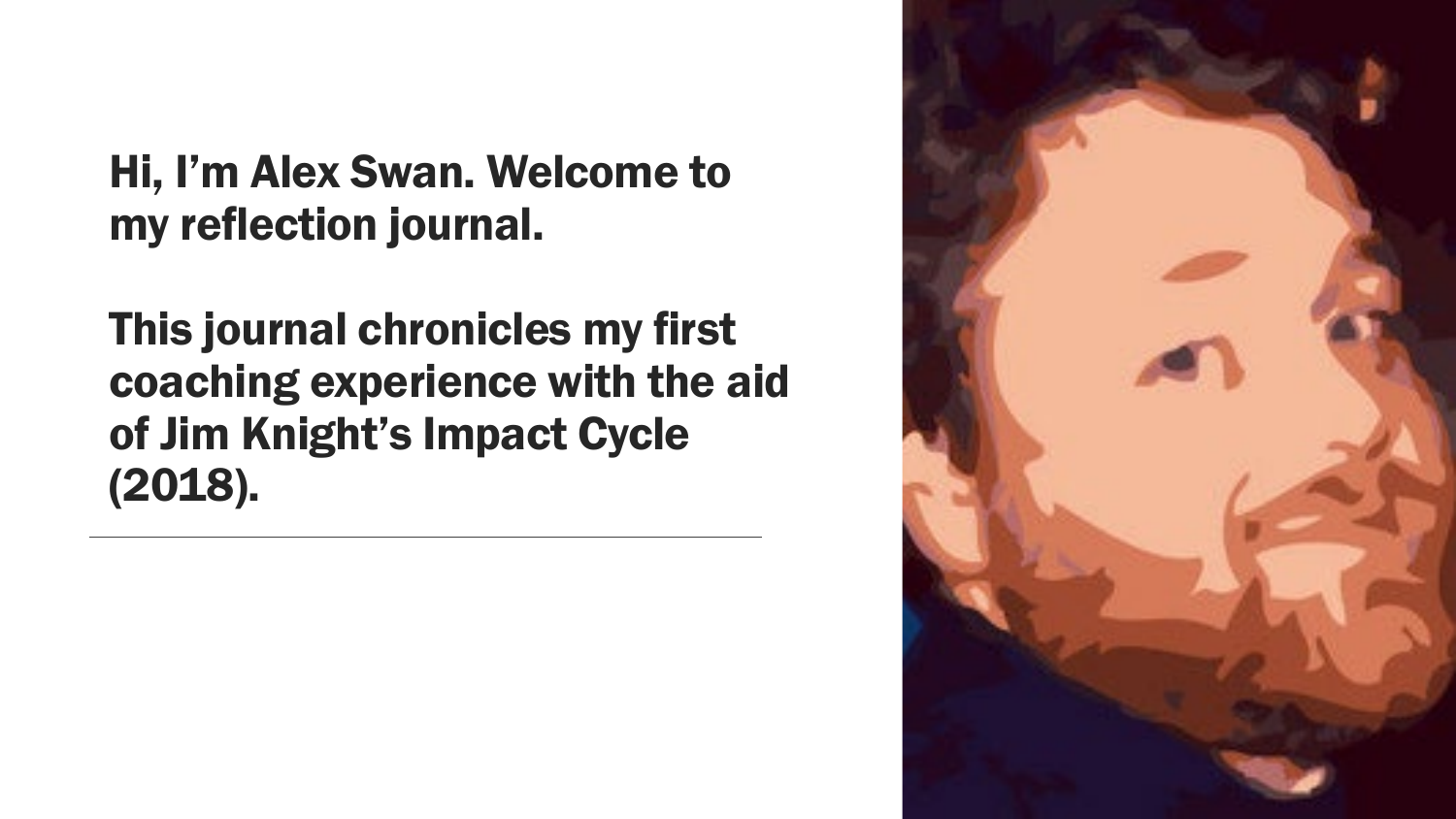## The Impact Cycle



#### IDENTIFY LEARN IMPROVE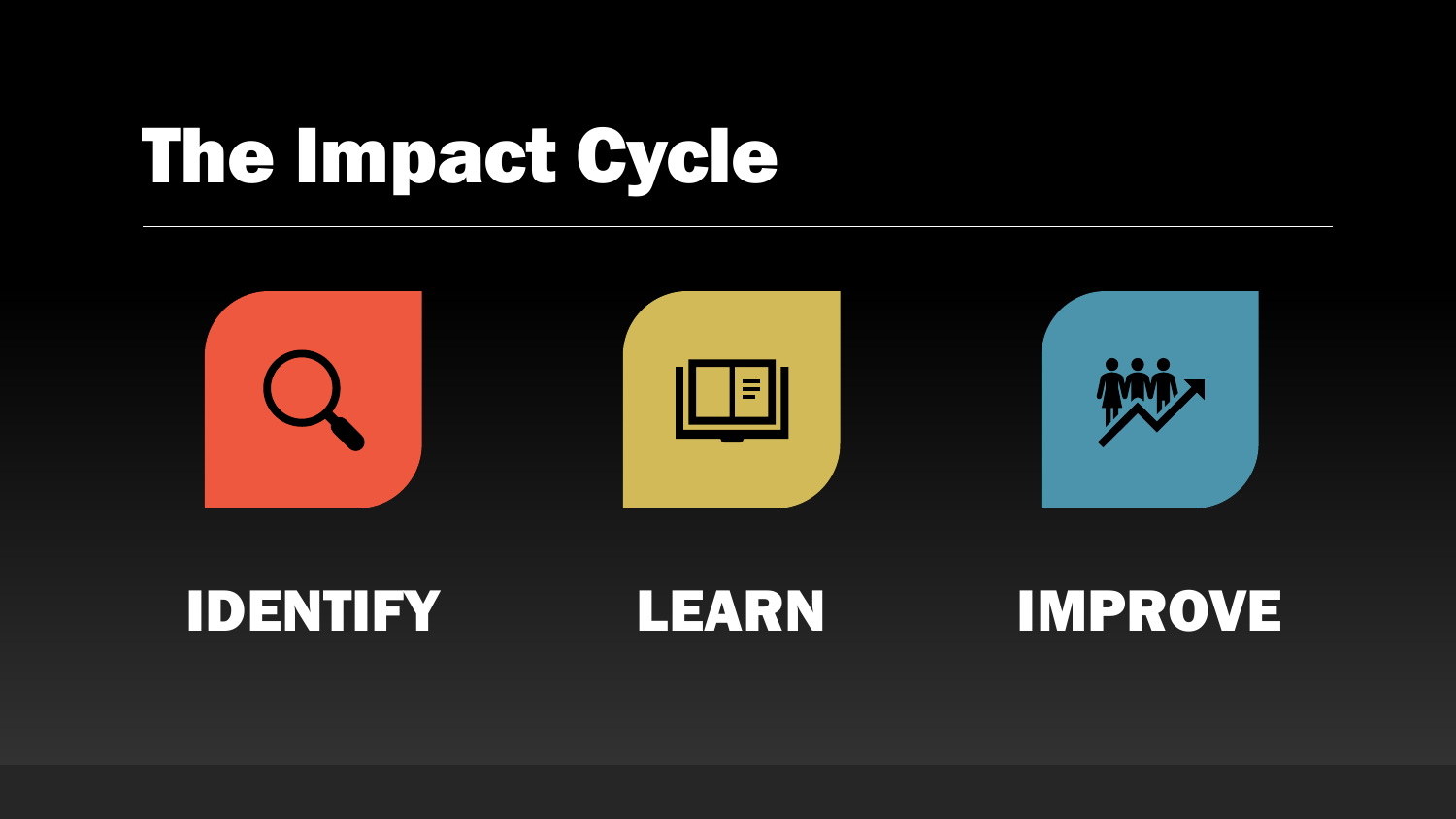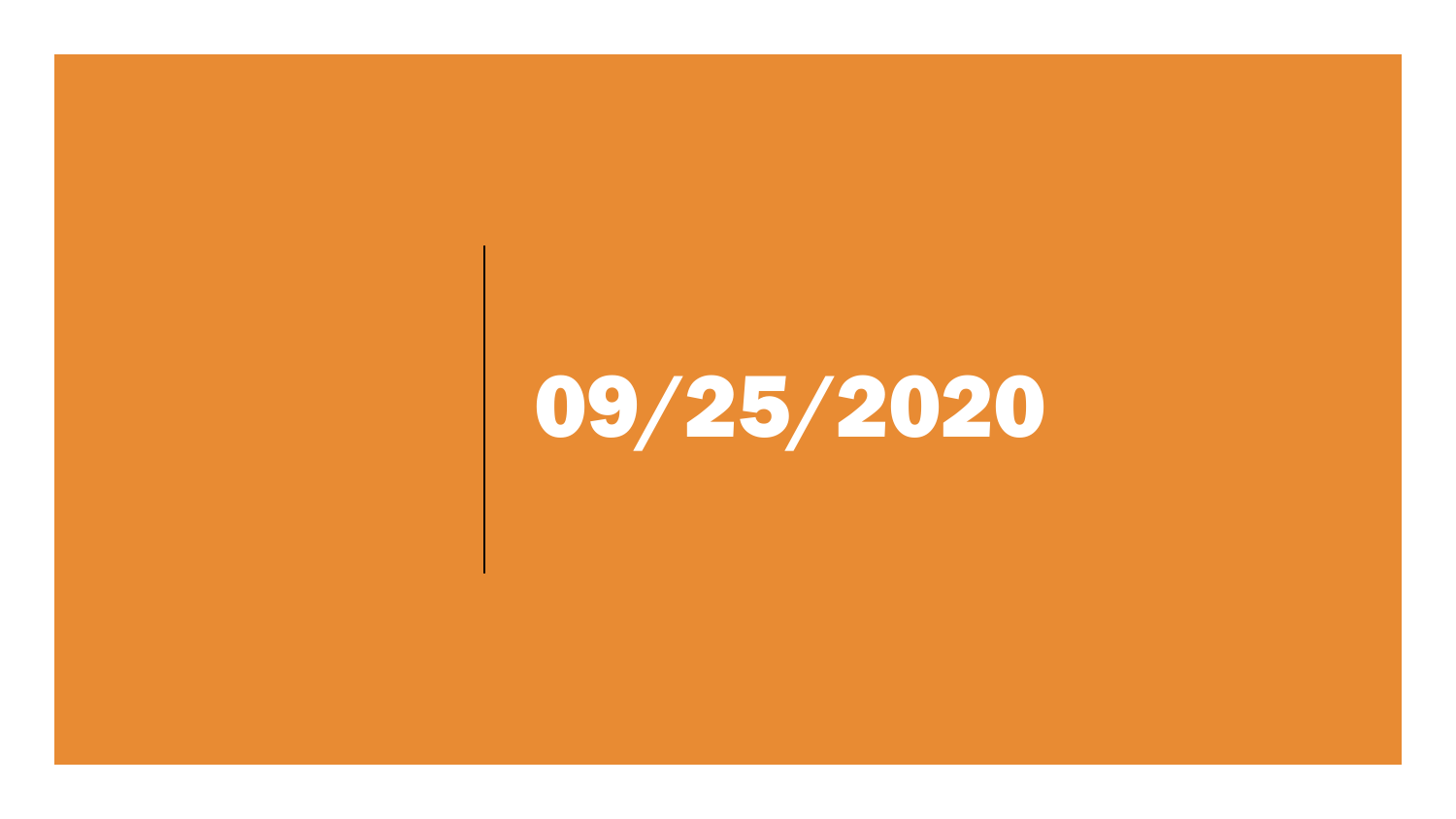I am a bit anxious about my first coaching experience. Ms. Penny has been teaching for a while, so I intend on listening carefully. The beginning of the school year has been crazy, and tensions are running high! I certainly will need to be flexible and understanding during this school year no matter who I choose to coach. Our students have not yet returned in person, so this additional planning time has given me a good opportunity to prepare for my coaching experience. I have been working mostly from home so far this year, but I have met with Ms. Penny a few times during my visits to campus to stay connected and inquire about things she may need or be interested in as my coachee. She responds well to coaching and advice, which is why I wanted to use her as a subject. I recently wrapped up my Current Reality narrative and I keep coming back to realization that although this year has its challenges, there are also clear opportunities that are presenting themselves. CTLS, our learning management system, is a major change for this school year, so training and best practices regarding CTLS are important to consider. I plan on printing out the pre-observation checklist and starting with that when Ms. Penny and I meet again. This should help kickstart some ideas, and we can go from there. Overall, I am looking forward to the challenge, but I am anxious to just get started.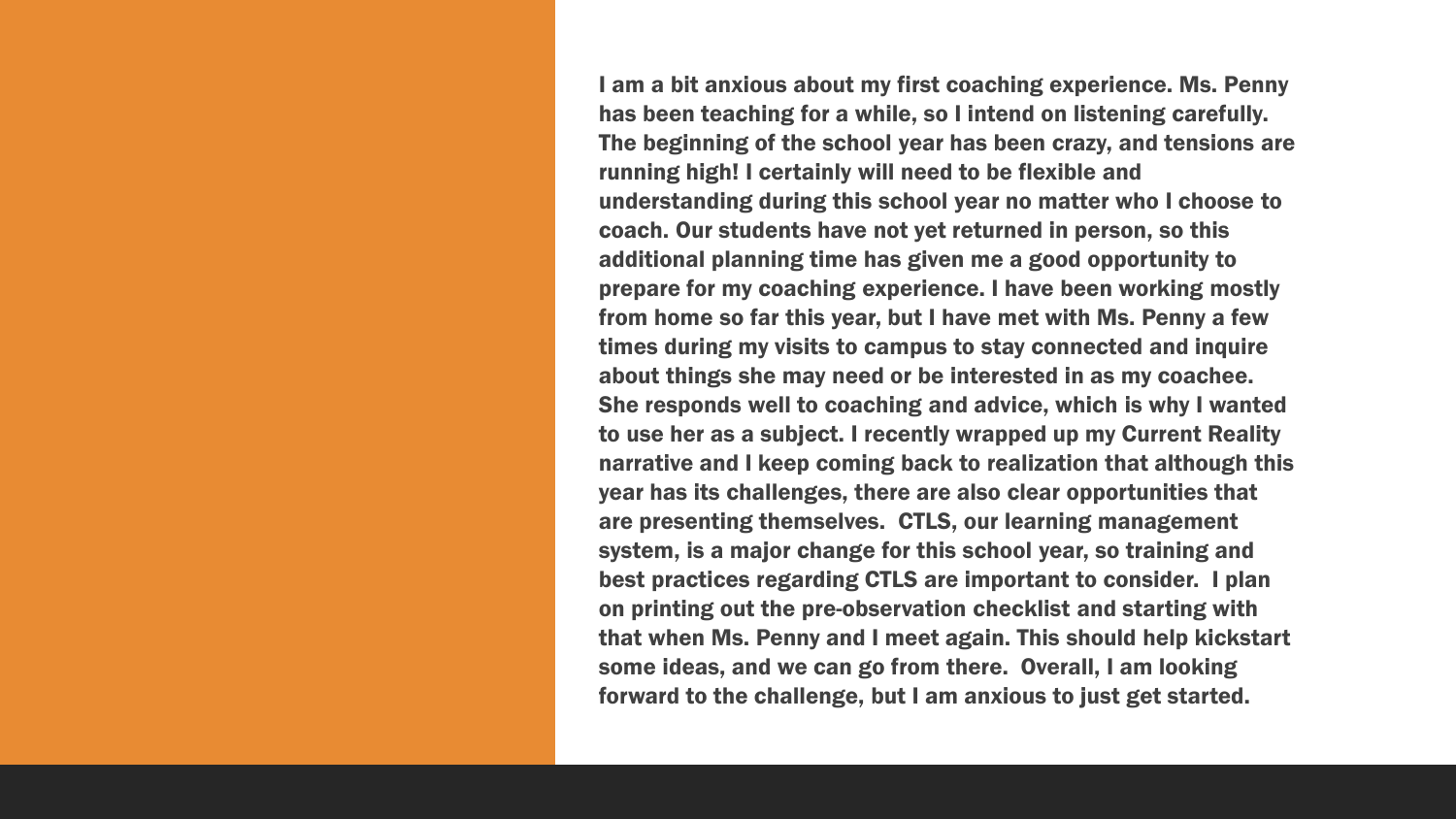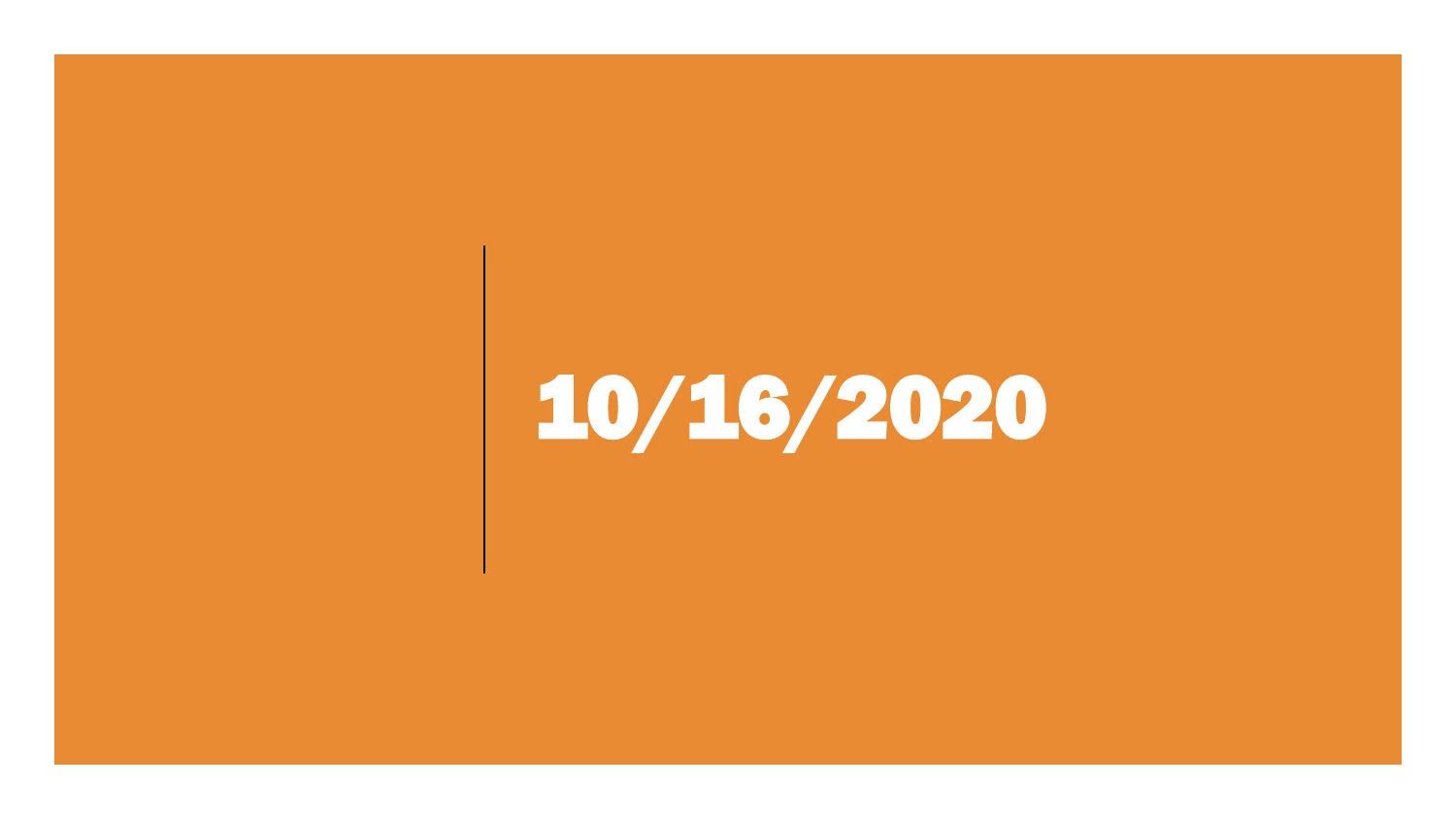### Identify Video

The meeting went well. Ms. Penny is such a positive and confident teacher. I feel we produced a solid plan and identified some meaningful goals. Ms. Penny seems to be pleased with the plan and excited to put them into place.

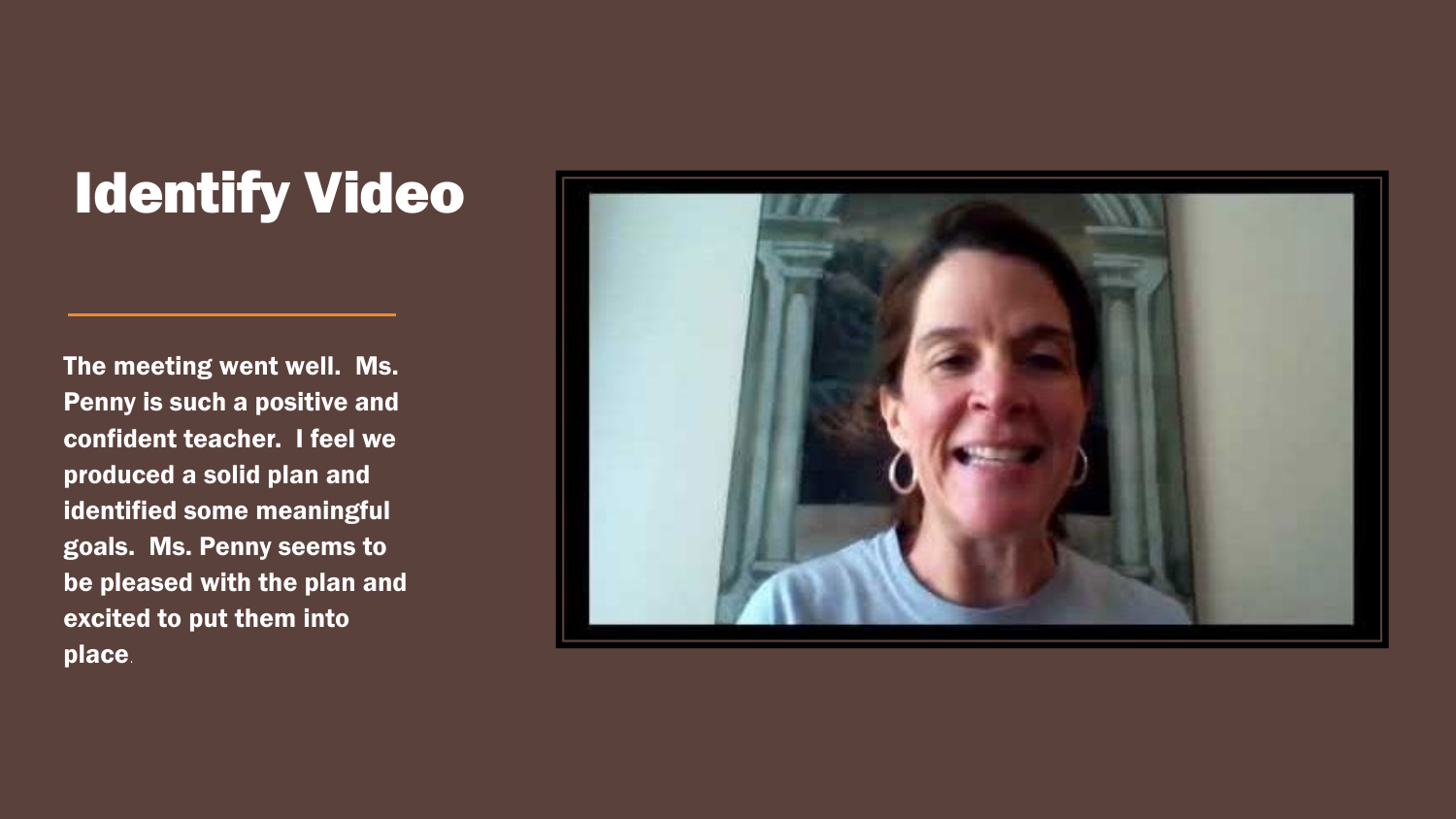## 11/05/2020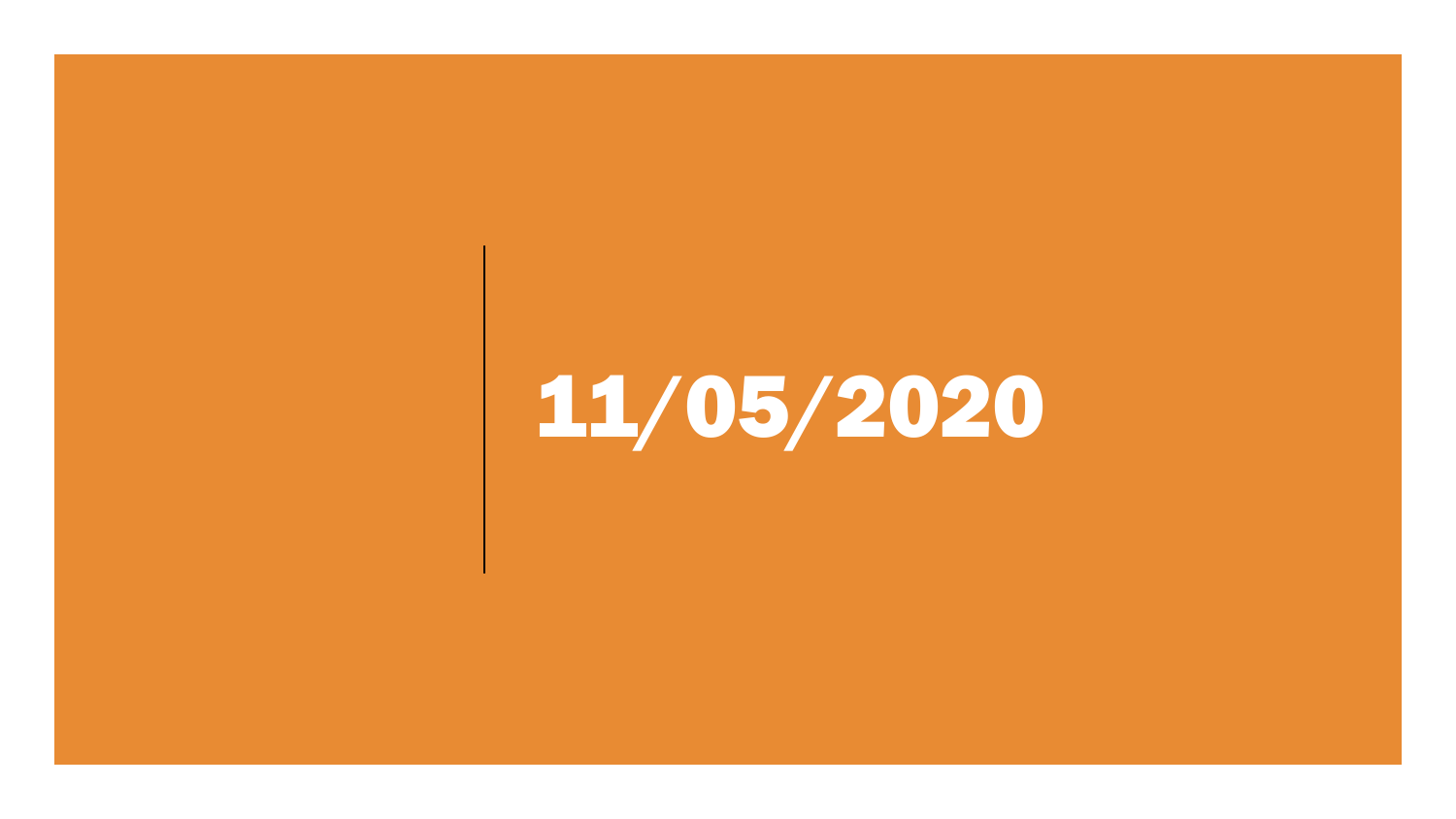

This meeting did not go as well as I would have liked. I felt confident initially, but after watching my colleague's videos, I feel I could have done better. I should have spent more time personalizing my approach and not just regurgitating information from the textbook and covering the rubric. On a brighter note, there is room for improvement and that is my next step. I plan on meeting with Ms. Penny more to come up with a stronger plan and approach. I understand that is part of the impact cycle; however, I would like to minimize these types of mistakes in the future.

I feel Ms. Penny has done a lot to help me out, and I want to do a better job coaching her.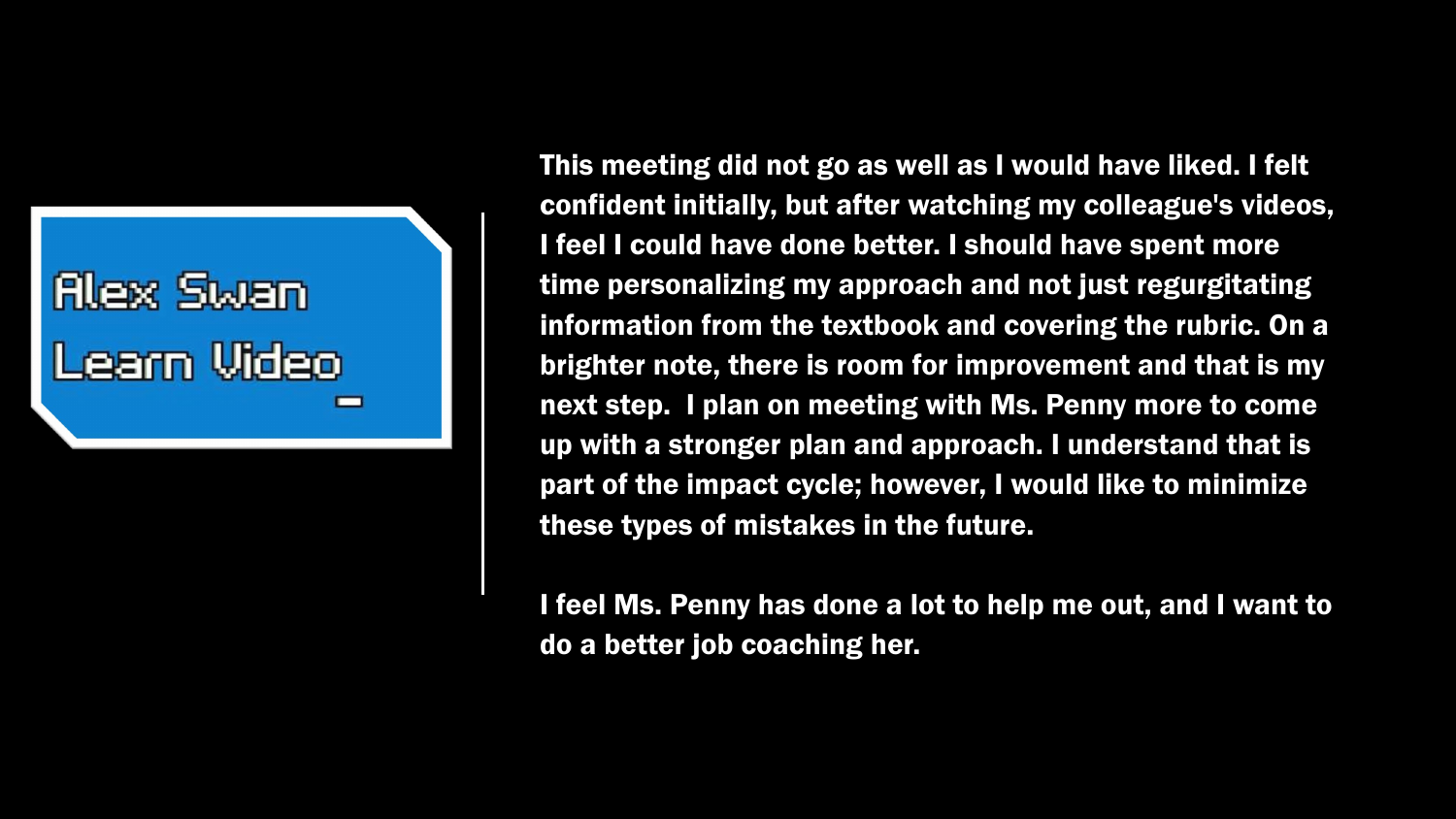## 11/19/2020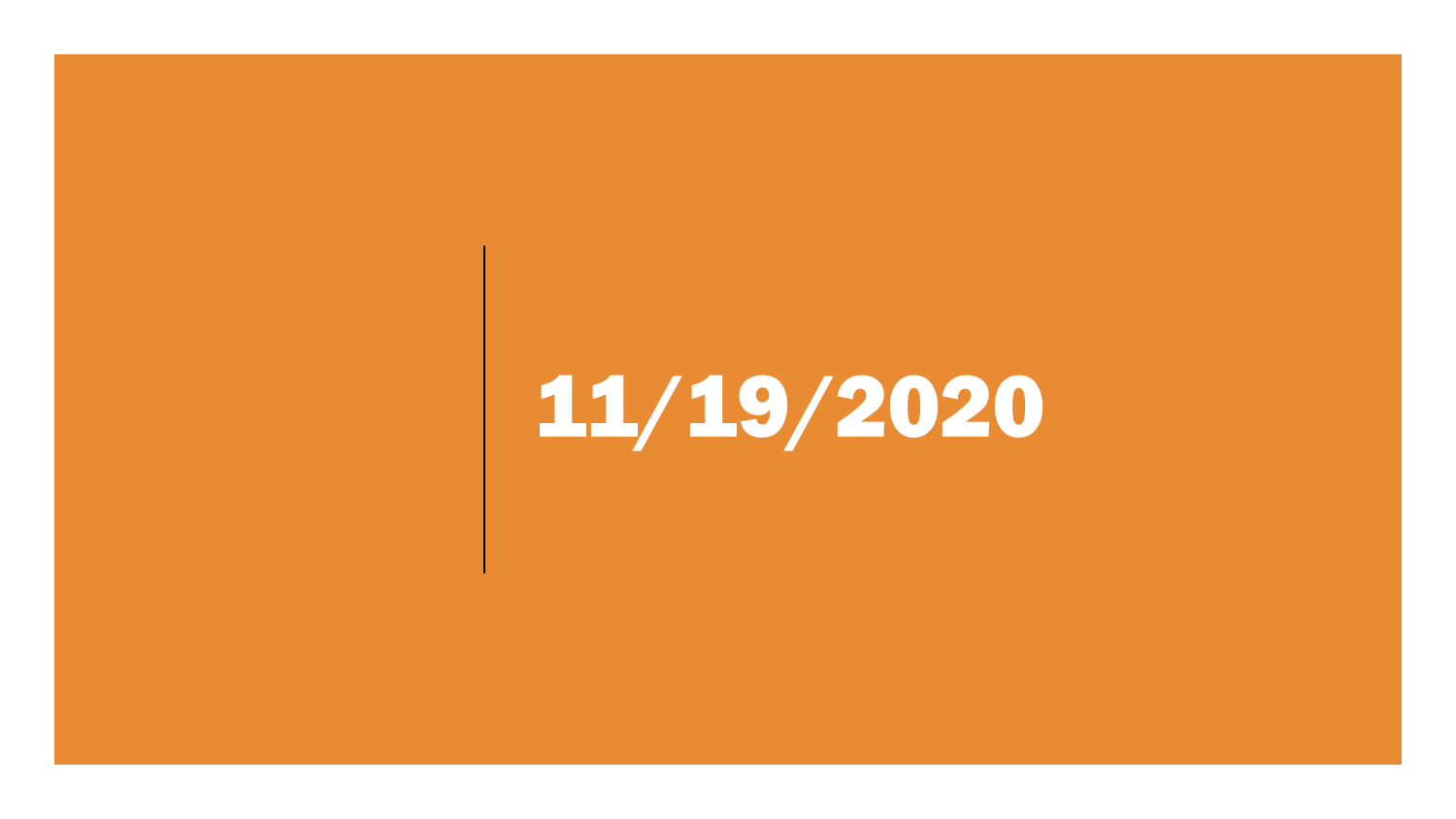For today's meeting, I have read up on Chapter 5 and feel I have a stronger approach for today. I have printed out two checklists to take with me: effective guiding question and effective thinking prompts. I also have a series of questions that I produced that will get us to where we need to be.

My hope is that we can dig deeper into the strategy and activity given for the checklist(s) Ms. Penny feels more comfortable with. This can also lead us into our next meeting with an end goal in mind.